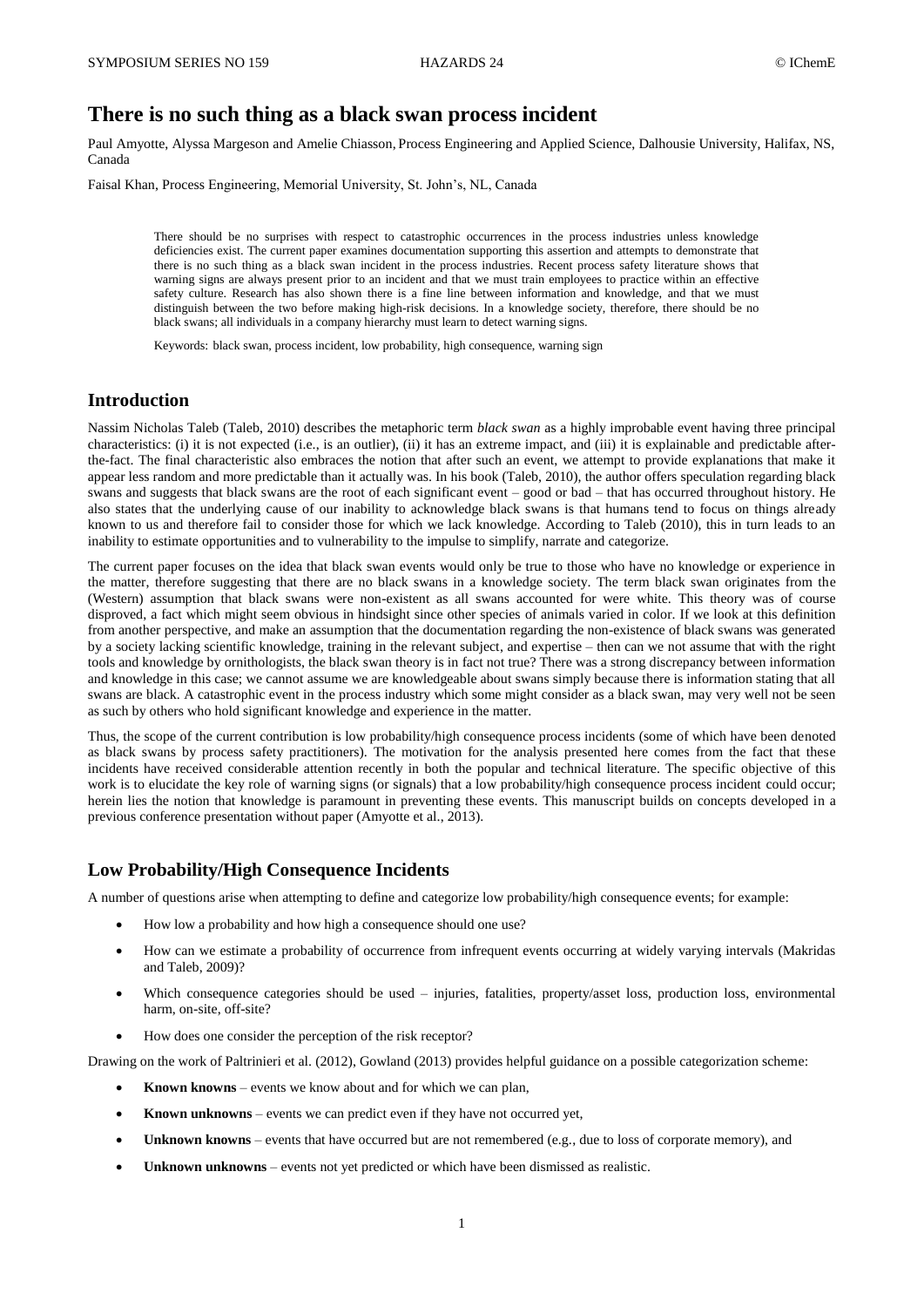It is the last item in the above list – *unknown unknowns* – that captures what are increasingly being referred to in the literature as black swan events. For example, Mascone (2013) categorizes all of the following process and non-process disasters as black swans: terrorist attacks of September 11, 2001, Hurricane Katrina, credit crisis and great recession, Gulf of Mexico oil spill, Fukushima Daiichi nuclear reactor meltdowns, and Superstorm Sandy. When viewing this listing, one inevitably wonders if these events were all explainable and predictable only after-the-fact (the third black swan characteristic of Taleb, 2010).

The black swan landscape becomes even more confusing when the findings in Table 1 are analyzed. Flixborough and Bhopal are indicated to be black swans by Murphy and Conner (2012) because of the unforeseen consequences of large vapour cloud explosions and toxic gas releases, respectively. Buncefield and BP Texas City, however, are not categorized as black swans by Gowland (2013). A belief that cold petrol (gasoline) vapour could not explode in the open air (Buncefield), and the inappropriate use of occupational safety performance indicators to assess process safety performance (BP Texas City), played key roles in these incidents. At best (or worst), Buncefield would be classed as an unknown known given the reminder by Professor Trevor Kletz that similar explosions had occurred in Newark, New Jersey in 1983, St. Herblain, France in 1991, and Italy in 1995 (Kletz, 2010).

**Table 1** Major process incidents classified and/or not classified as black swan events (unknown unknowns).

| Incident (Year)      | <b>Black Swan?</b> – Yes | <b>Black Swan?</b> – No  |
|----------------------|--------------------------|--------------------------|
| Flixborough (1974)   | Murphy and Conner (2012) |                          |
| <b>Bhopal</b> (1984) | Murphy and Conner (2012) |                          |
| Buncefield (2005)    |                          | Gowland (2013)           |
| BP Texas City (2005) |                          | Gowland (2013)           |
| Macondo (2010)       | Murphy and Conner (2012) | Murphy and Conner (2013) |
| Fukushima (2011)     | Murphy and Conner (2012) | Mannan $(2013)$          |

Table 1 also indicates some disagreement on whether the Macondo and Fukushima incidents should be viewed as black swan events – by the same and also different practitioners. How then, does one account for these discrepancies? Differences of opinion between two or more parties are of course possible, and it is always possible for one party to have a change of opinion over time. But what is the underlying basis for such a fundamental shift having potentially significant consequences? We – and others – would contend that the answer is related to the knowledge of the observers themselves.

## **A Knowledge Perspective**

Aven (2013) defines a black swan as follows (with bold-facing and underlining added here for emphasis):

- Generally speaking, an **extreme** event that is a **surprise** relative to the present **knowledge**/beliefs of persons to be specified, and
- From a risk perspective (A,C,U events, consequences, uncertainties), an **extreme** event that is a **surprise** relative to the **knowledge** defined by the A' events of the risk assessment (i.e., an unknown unknown). This is the atypical accident scenario of Paltrinieri et al. (2012) – a scenario deviating from normal expectations of unwanted events or worst case reference scenarios, and thus not deemed credible by common risk assessment processes.

Each definition incorporates the facts that black swans are extreme, come as a surprise, and involve knowledge deficiencies. The general definition speaks of the knowledge of individuals, whereas the risk-based explanation codifies knowledge in terms of the identified credible scenarios (which of course rely at some point on the knowledge of individuals). These practical definitions are quite useful in providing the black swan concept with a structure that is familiar to those engaged in risk management endeavours. We are now in a better position to identify the types of knowledge that will be essential to prevent low probability/high consequence process incidents; high on such a knowledge list must be the signals that warn of impending disaster, as described in the next section.

First, though, we make an important distinction between *information* and its counterpart, *knowledge*. While information (i.e. data, drawings, engineering principles, etc.) is critical to process safety assurance, it is knowledge that is embodied in the black swan definitions of Aven (2013). Hansson (2002) comments that knowledge is a composite concept having both objective and subjective components; knowledge must flow from correct information in a manner that incorporates correct beliefs. Quoting from Piirto (2012): *Information becomes knowledge when it is interpreted by individuals and given a context and anchored in the beliefs and commitments of individuals*.

## **Warning Signs**

Here we briefly examine the following aspects of potential warning signs for low probability/high consequence process incidents: (i) their nature, (ii) how they can be detected, and (iii) why they might not be heeded. These points form the basis for the discussion on incident prevention given in the subsequent section.

With respect to ease of recognition, process incident warning signs can be weak or strong in addition to their physical (e.g., asset integrity) or conceptual (e.g., safety culture) nature. Numerous resources are available for guidance on potential warning signs. For example, *Flirting with Disaster* (Gerstein, 2008) – published in the popular literature – is essentially a book about early warnings. The publications of sociologist Andrew Hopkins, such as *Failure to Learn: The BP Texas City Refinery Disaster* (Hopkins, 2009a), are especially helpful in understanding the relationship between warning signs and the elements of an effective safety culture and safety management system.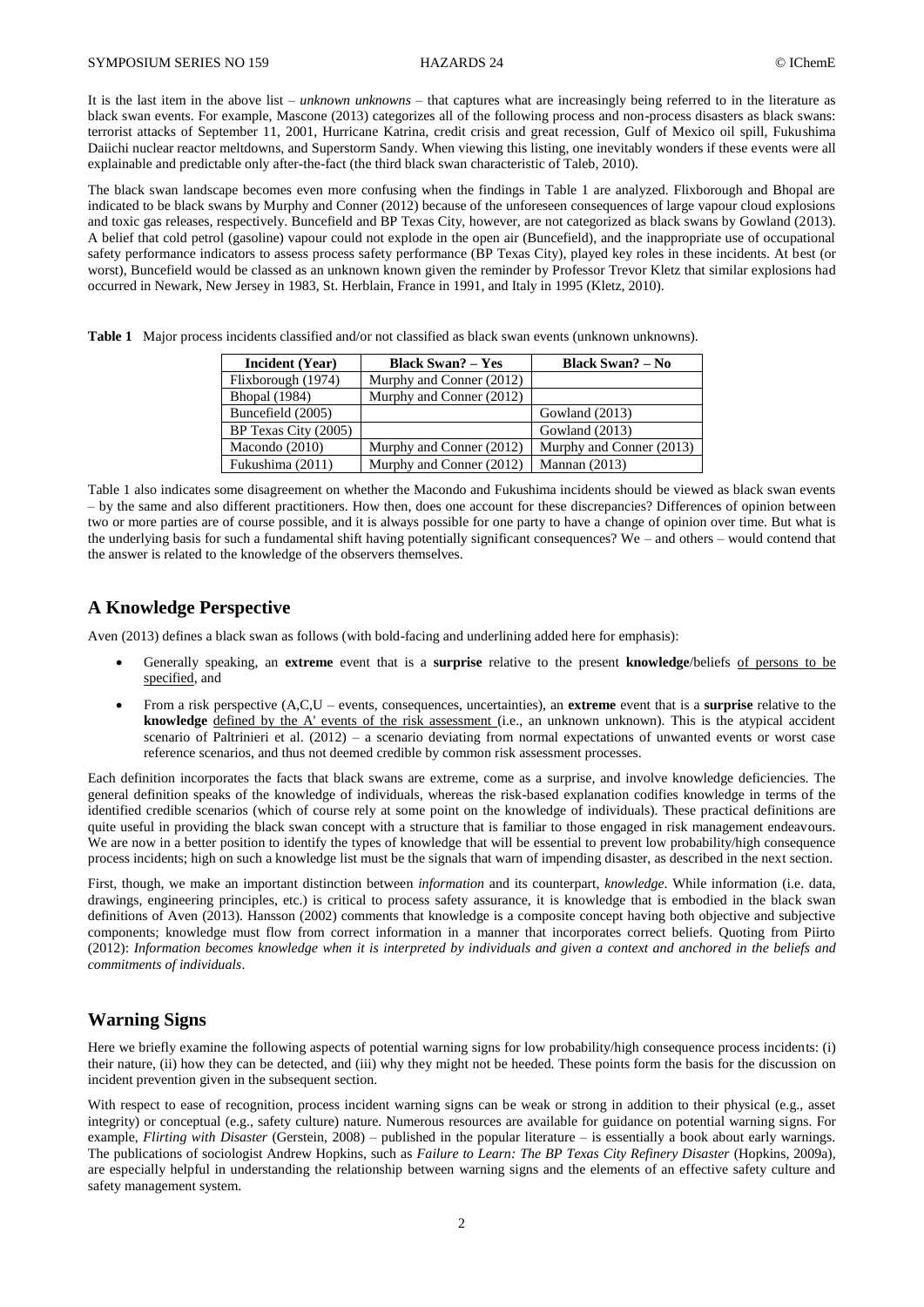From a technical engineering perspective, work on leading and lagging indicators by organizations such as the Center for Chemical Process Safety of the American Institute of Chemical Engineers (e.g., CCPS, 2012) is also beneficial in identification of warning signs. CCPS (2012) provides additional advice on examination of the following areas for warning signs:

- leadership and safety culture,
- training and competency,
- process safety information,
- procedures (operating and maintenance),
- asset (mechanical) integrity,
- risk analysis and management of change,
- audits,
- learning from experience, and
- near-miss and incident reporting/investigation.

Many tools are available to broadly identify hazards and accident scenarios, assess likelihood and estimate consequences over the design life cycle in the process industries: PHA (process hazard analysis), QRA (quantitative risk assessment), PRA (probabilistic risk assessment), LOPA (layer of protection analysis), DRA (dynamic risk assessment), etc. However, with respect to *Recognizing Catastrophic Incident Warning Signs in the Process Industries* (the title of CCPS, 2012), the more critical approach would seem to be the integration of warning sign detection and prevention methods into the actual process safety management (PSM) system. One clearly sees the management system cycle of *plan, do, check, act* in the integration scheme recommended by CCPS (2012):

- **Plan:** Perform initial warning signs survey.
- **Do:** Build warning sign analysis into management system.
- **Do:** Use new system and track related action items.
- **Check:** Evaluate effectiveness in next compliance audit.
- **Act:** Maintain vigilance against recurring warning signs.

While solid advice on warning sign detection is available in the technical literature, it is obvious from recent incidents that these signals can go unheeded. A number of questions therefore require attention so as to address this anomaly: (i) Can we only see warning signs after-the-fact? (ii) Are warning signs strong enough to even notice? (iii) Do expectations prevent warning sign perception? (iv) Is there a lack of risk awareness in the workplace? Answering these and similar questions means looking to the social science literature (especially in the fields of psychology and sociology). Concepts such as conjunction fallacy (Camerer and Kunreuther, 1989; Heuer, 1999), WYSIATI (*What You See Is All There Is*) and optimism (Kahneman, 2011), normalization of deviance (Hopkins, 2009b), and others identified in the following section are then seen to be relevant to the issue of heeding warning signs and thus acting to prevent low probability/high consequence incidents.

### **Prevention of Low Probability/High Consequence Incidents**

We offer three suggestions for the prevention of low probability/high consequence incidents. The first employs the CCPS (2012) recommendation of integrating warning sign detection and prevention methods into the PSM system, and is shown in Table 2.

| <b>Risk Awareness Impediment</b>    | <b>Improvement Means</b>                      | PSM Concept (CCPS, 2012)        |
|-------------------------------------|-----------------------------------------------|---------------------------------|
| Cognitive dissonance                | Consistency of behaviours and values          | Commitment to process safety    |
| Lack of perception of vulnerability | Workplace appeals<br>Storytelling             | Understanding hazards and risks |
| Lack of self-efficacy               | Training<br>Individual performance standards  | Managing risks                  |
| Conjunction fallacy                 | Storytelling<br>Assurance of corporate memory | Learning from experience        |

**Table 2** Suggestions for prevention of low probability/high consequence process incidents.

The second recommended approach is an increased reliance on **all** aspects of the hierarchy of risk control measures (inherently safer design, passive engineered devices, active engineered devices and procedural/administrative measures). This is chiefly a call for robust process plant design utilizing the principles of inherent safety (e.g., minimization, substitution, moderation and simplification; Kletz and Amyotte, 2010). But is also a call for more effective use of the lower levels in the hierarchy such as the procedural measure of training; see Gladwell (2008) for a general perspective on training, and also the targeted CCPS process safety leading indicator of *training for PSM critical positions* (CCPS, 2012).

Our third suggestion for prevention of low probability/high consequence incidents is shown in Figure 1. Here we illustrate our contention that further advances in process safety performance will be most effectively achieved within a paradigm of knowledge management and communication. Building on the previously recognized regimes identified in Figure 1, the knowledge to be managed will come from engineering considerations as well as the natural, management and social sciences. The previous safety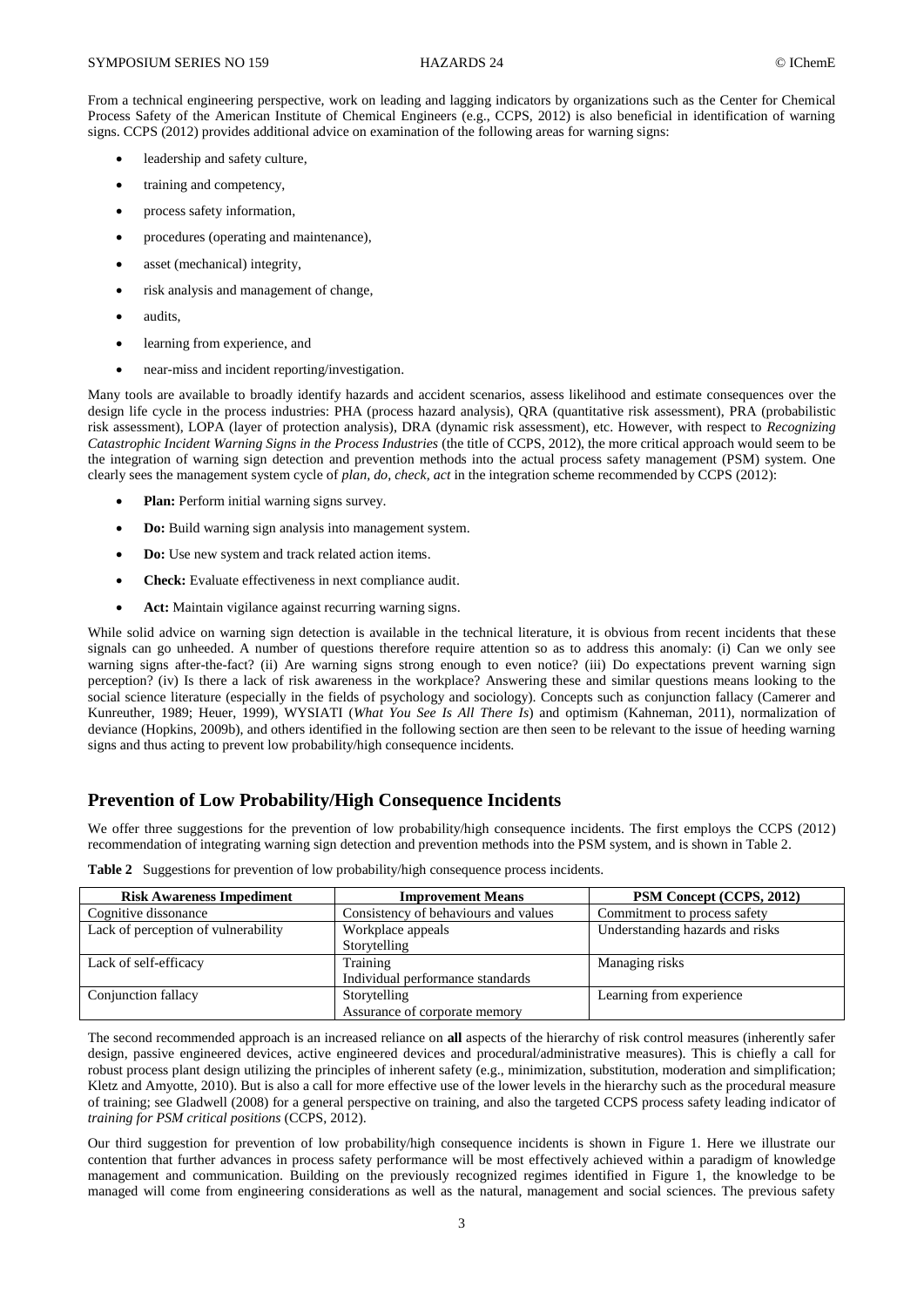culture paradigm is crucial In this regard; helpful general and process-specific references include the chapter on *The Ethnic Theory of Plane Crashes* in Gladwell (2008), the report *Diverse Cultures at Work: Ensuring Safety and Health Through Leadership and Participation* prepared by the European Agency for Safety and Health at Work (Starren et al., 2013), the document *Corporate Governance for Process Safety. Guidance for Senior Leaders in High Hazard Industries* developed by the Organisation for Economic Co-operation and Development (OECD, 2012), and the book *Safety, Culture and Risk* written by Andrew Hopkins (Hopkins, 2005).

## **Case Studies**

Three case studies are now presented to place the previous conceptual discussion into practical terms. We begin with a recent process incident that under no circumstances should be viewed as a black swan. This is followed by a look at the issue of dust detonations (which might be a surprise to some practitioners), and finally an example drawn from the offshore oil and gas industry.



**Figure 1** Evolution of safety performance in the process industries (updated from Pasman and Suter, 2004 and De Rademaeker et al., 2013).

#### **Chevron Richmond Refinery**

*On August 6, 2012, the Chevron U.S.A. Inc. Refinery in Richmond, California, experienced a catastrophic pipe failure in the #4 Crude Unit. The pipe ruptured, releasing flammable, hydrocarbon process fluid which partially vaporized into a large vapor cloud that engulfed nineteen Chevron employees. All of the employees escaped, narrowly avoiding serious injury. The flammable portion of the vapor cloud ignited just over two minutes after the pipe ruptured. The ignition and subsequent continued burning of the hydrocarbon process fluid resulted in a large plume of unknown and unquantified particulates and vapor (Figure 2) traveling across the Richmond, California, area. In the weeks following the incident, approximately 15,000 people from the surrounding area sought medical treatment due to the release. Testing commissioned by the U.S. Chemical Safety and Hazard Investigation Board (CSB) and the California Division of Occupational Safety and Health (Cal/OSHA) determined that the pipe failed due to thinning caused by sulfidation corrosion (Figure 3), a common damage mechanism in refineries. (Quote from the Summary section in CSB, 2013).*

Clearly this is an extreme event. But should it be seen as a surprise relative to the knowledge of individuals or to the state of knowledge defined by a credible scenario analysis? The answer on both counts is a resounding no; identifying this incident as a black swan process event would be entirely inappropriate. The Chemical Safety Board interim report (CSB, 2013) indicates there were far too many warning signs that were in fact accident precursors. The following list of warning signs drawn from CSB (2013) demonstrates the importance of acting on lessons learned from site operations, company operations, and more broadly from what is happening within the industry itself:

- results from previous corrosion inspections at the Chevron Richmond refinery,
- sulfidation corrosion incidents at other Chevron refineries including the El Segundo refinery,
- a sulfidation corrosion incident and ensuing fire at BP's Cherry Point refinery, and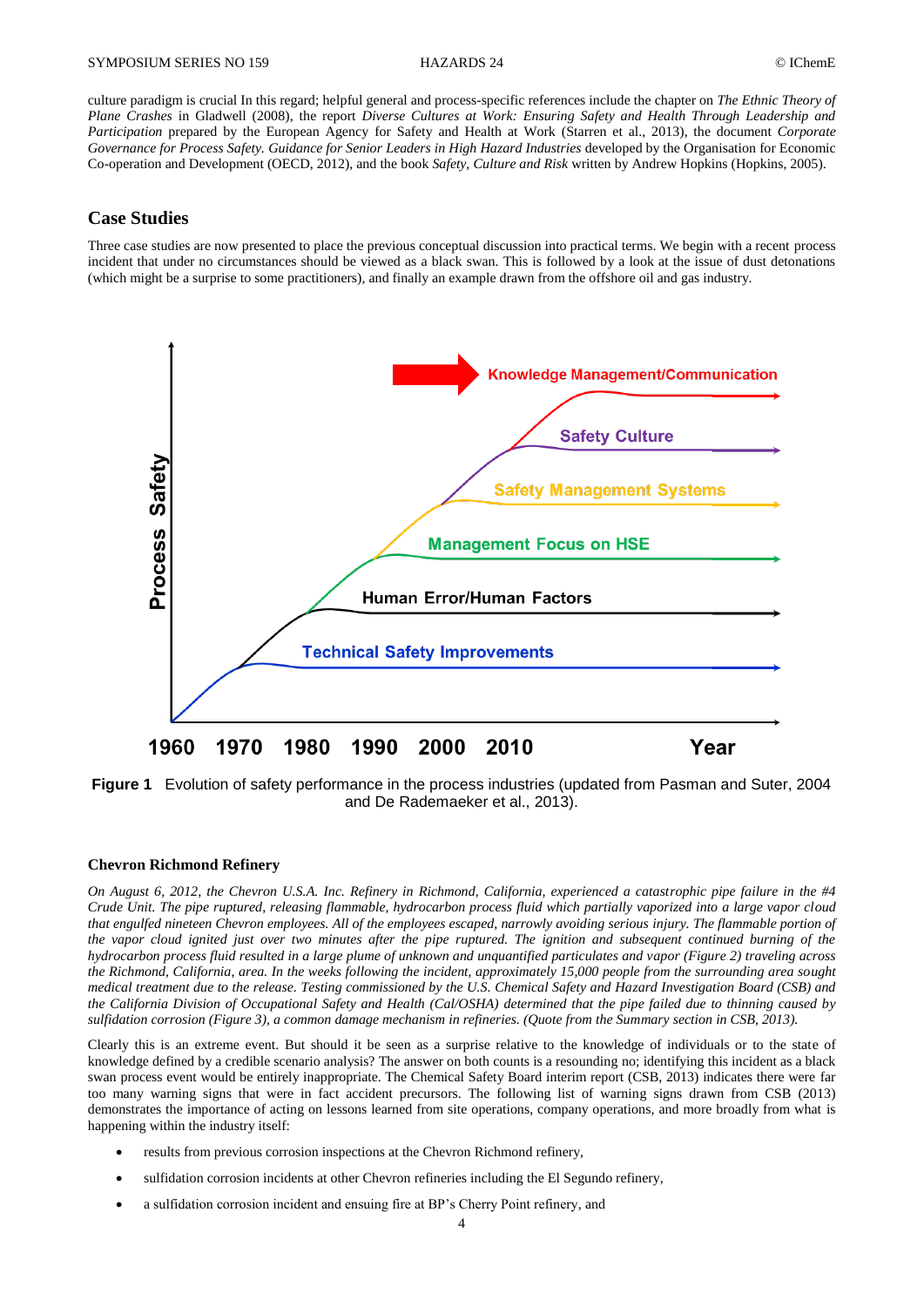a 2006 CSB Safety Bulletin on *Positive Material Verification* providing further information on the specific matter of corrosion of carbon steel.

Earlier in this paper we raised the matter of risk receptor perception with respect to the black swan phenomenon. Figure 4 and the following quote indicate that the false use of a label indicating surprise on the part of a responsible organization will find little favour with the affected public: *The future success of the chemical industry will depend more on social license to operate than technological advancement* (Fung, 2013).

(To our knowledge, no one has actually termed this particular incident a black swan. We are simply making the point that it is a clear example of a process incident that is not a black swan – by any definition.)



**Figure 2** Hydrocarbon plumes due to pipeline rupture (left) and flare (right) at Chevron Richmond refinery (photograph on poster handed out by public interest group during CSB public meeting on April 19, 2013).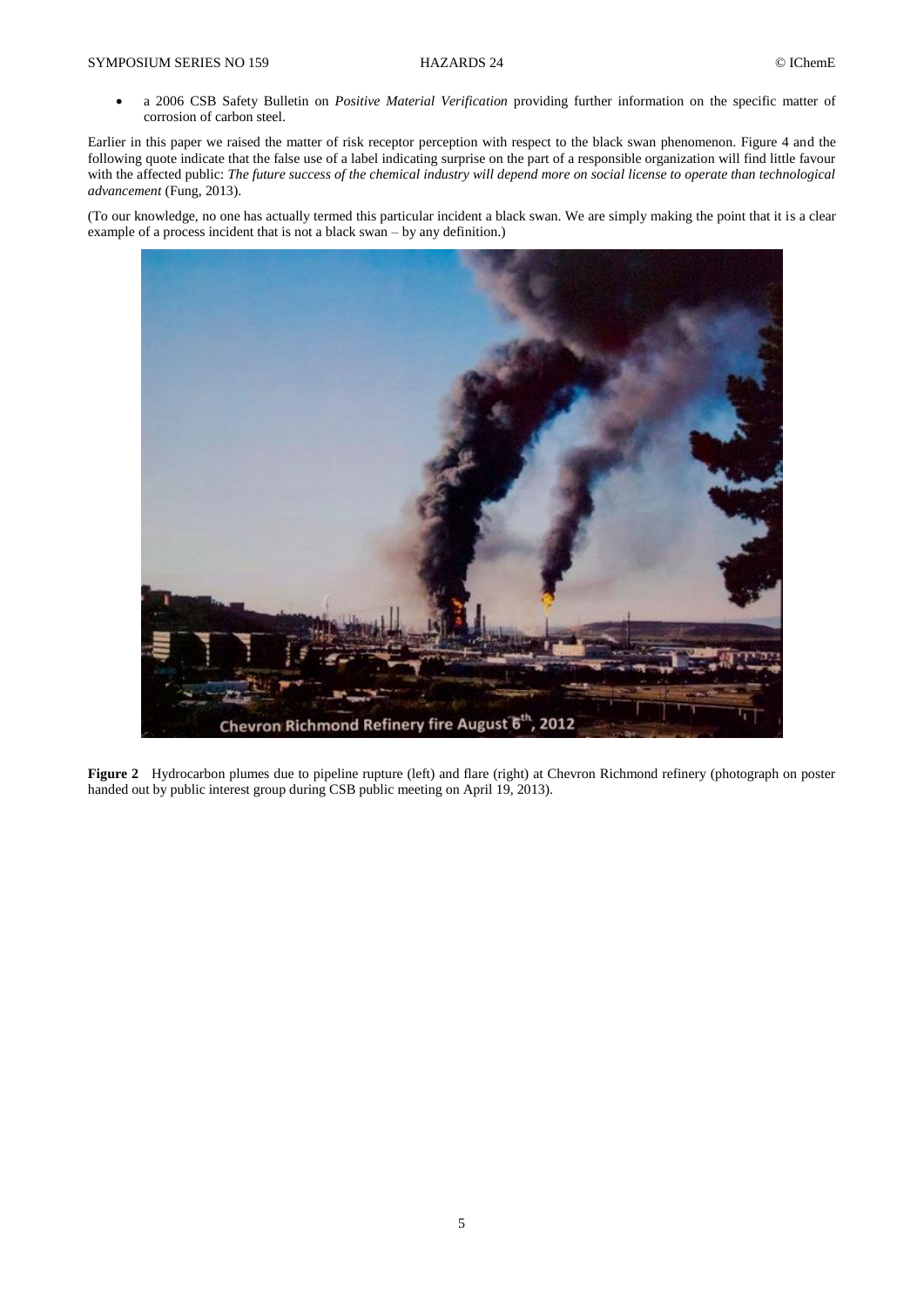

**Figure 3** Pipeline degradation due to sulfidation corrosion at Chevron Richmond refinery (CSB, 2013).



**Figure 4** Photograph on other side (with respect to Figure 2) of poster handed out by public interest group during CSB public meeting on April 19, 2013.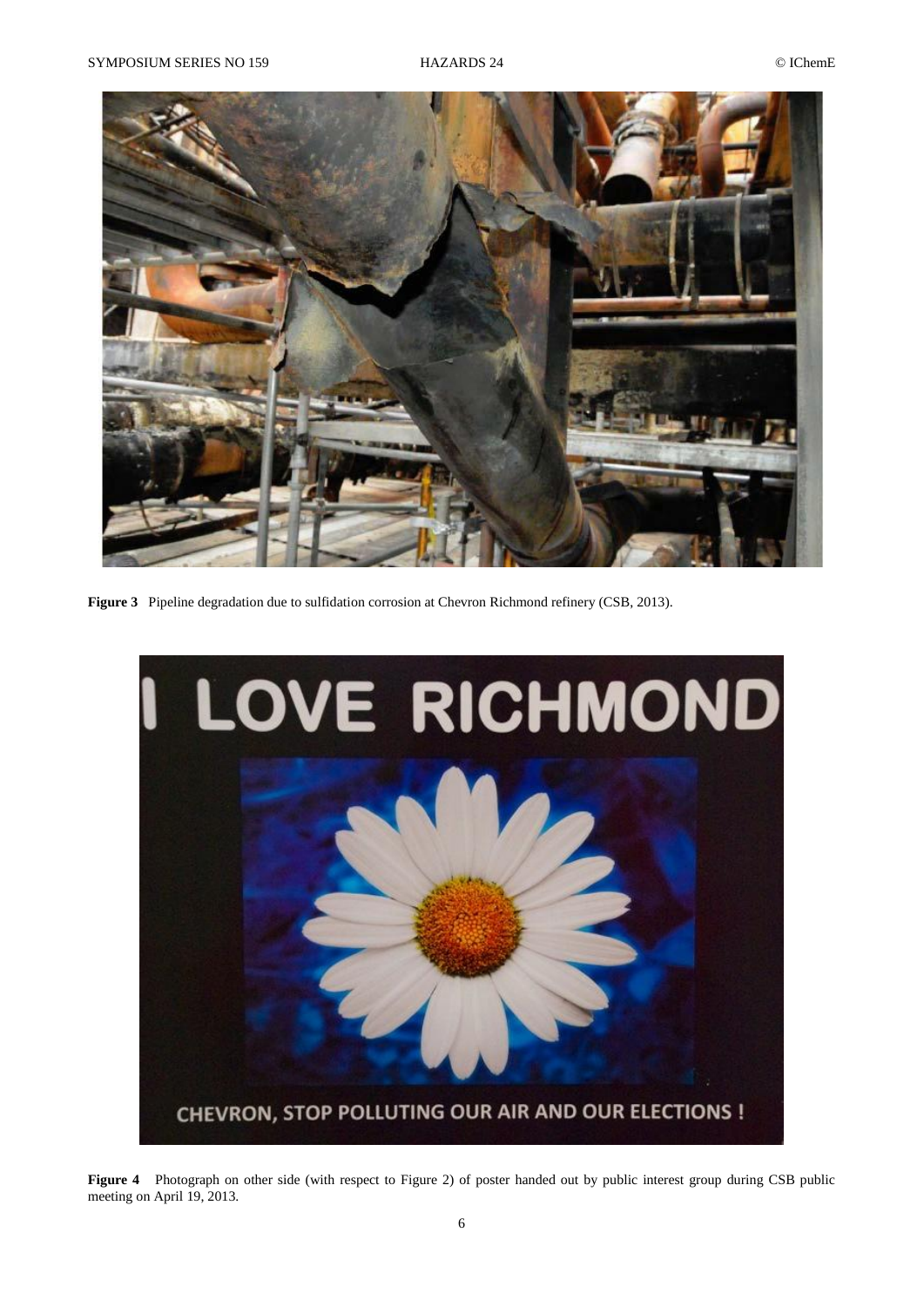#### **Dust Detonations**

Many, but certainly not all, industrial practitioners know that combustible dust (particulate matter) will explode when the conditions of the explosion pentagon are satisfied: (i) fuel, (ii) oxidant, (iii) ignition source, (iv) mixing, and (v) confinement (Amyotte, 2013). These dust explosions typically occur as deflagrations in which the speed of the reaction front is subsonic.

But can a dust detonation (i.e., an extreme event) having a sonic or supersonic reaction front speed occur? To answer this question we return to the first black swan definition given by Aven (2013): generally speaking, an extreme event that is a surprise relative to the present knowledge/beliefs of persons to be specified. From this generalist perspective, a quick internet search of credible resources indicates that dust detonations are not common in industry, and the vast majority of industrial dust explosions indeed occur as deflagrations (James, 2001; Exponent, 2012).

So should a dust detonation be considered a black swan event? Answering this question requires consideration of the second black swan definition given by Aven (2013): from a risk perspective (A,C,U – events, consequences, uncertainties), an extreme event that is a surprise relative to the knowledge defined by the A' events of the risk assessment. A more exhaustive literature search will now reveal that detonations of combustible dust have been shown to occur under laboratory conditions that optimize the fuel, geometry and flow criteria for DDT (deflagration-to-detonation-transition). Relevant material (fuel) conditions include: (i) high reactivity, (ii) fine particle size distribution, (iii) low moisture content and (iv) ease of dispersion. Critical boundary (geometry and flow) conditions include: (i) a sufficient run-up distance, (ii) a wide flow channel, and (iii) turbulence generated by wall surface roughness or obstacles in the flow path (such as the buckets in a mechanical elevator and underground machinery as shown in Figures 5 and 6, respectively).

These material and boundary conditions form the basis for dust detonation warning signs related to the PSM concepts of process safety information, risk analysis and management of change. A dust detonation is therefore a credible scenario in, for example long coal mine galleries (Amyotte et al., 1988) and long, wide lines as may be found in pulverized fuel power plants (James, 2001). The overall conclusion is that general information, although perhaps widely accessible, is inadequate when it comes to identifying black swans. Information must be placed in a specific context and adopted within the belief system of an organization before it can be managed as knowledge.



**Figure 5** Uptake leg of bucket elevator with open panel showing individual buckets.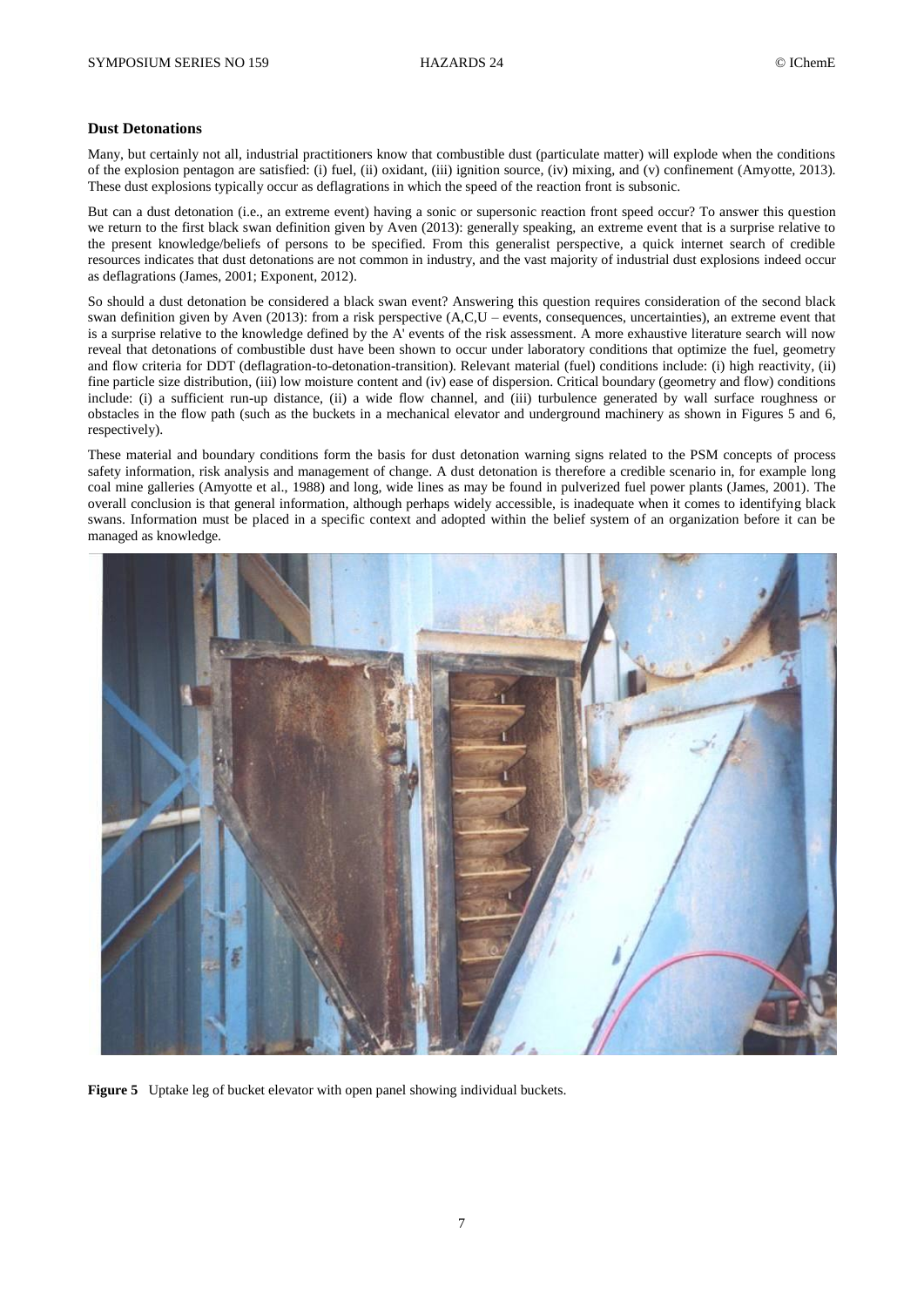

**Figure 6** Boom truck in gallery of Westray coal mine (Richard, 1997).

#### **Offshore Oil and Gas Industry**

Based on the experience of one of the current authors, a brief commentary is offered here on information and knowledge uncertainty in the offshore oil and gas industry given the number of players involved. Consider the case of Company A (a survey company) hired to position the well infrastructure. In doing so, Company A acquires relevant data and distributes it to Company B, which is tasked with managing drilling and production on the platform as well as all subcontractors (including Company A) on behalf of the overall decision-maker, Company C (the oil and gas producer). The data passed from Company A to Company B is information in the form of drawings and reports. Following the argument of Hansson (2002), Company B would now hold information on the well position and thus must understand how Company A attained this information so that it can make a knowledgeable decision. If Company B simply looks at the drawings and reports, without understanding the information and relying solely on trust in the findings of Company A, then Company B has no knowledge on the subject and cannot possibly make a justifiable decision.

Although this might seem a trivial example of the distinction between information and knowledge on an offshore production platform, a lack of knowledge of well positioning can have disastrous consequences. Highly technical industries require a significant amount of knowledge and expertise on various levels which unfortunately leads to further uncertainties; complexity is a major cause of scientific uncertainty (Hansson, 2002). Combatting a lack of knowledge on all levels in the offshore industry is an ongoing challenge because many day-to-day decisions are based on information and uncertainty, which then introduces a degree of risk to the operations. Hansson (2002) states that to cope with these uncertainties, we need to develop strategies for information-processing and decision-making that take these factors into account.

An interesting development in this regard is the recent paper by Aven and Krohn (2014). These authors propose a new way of thinking about risk that builds on four pillars: (i) a conceptual risk framework, (ii) risk assessment and management, (iii) quality management with a focus on improvements, and (iv) the concept of mindfulness. Aven and Krohn (2014) draw on Hopkins (2005) in describing mindfulness (which is synonymous with safety culture) in terms of five characteristics: (i) preoccupation with failure, (ii) reluctance to simplify, (iii) sensitivity to operations, (iv) commitment to resilience, and (v) deference to expertise. Most importantly, the conceptual risk framework of Aven and Krohn (2014) distinguishes among three levels of unforeseen/surprising events: (i) those completely unknown to the scientific environment (i.e., true unknown unknowns or black swans), (ii) those not on the list of known events from the perspective of the people who conducted the risk assessment, and (iii) those on the list of known events but deemed to represent negligible risk.

## **Concluding Remarks**

If we are able to differentiate between information and knowledge, then in theory there should be no low probability/high consequence (or unknown unknown, or black swan) incidents in a knowledge society. If an organization adopts an effective safety culture and all that this entails, then the organization's activities will be based on knowledge which can greatly reduce uncertainty,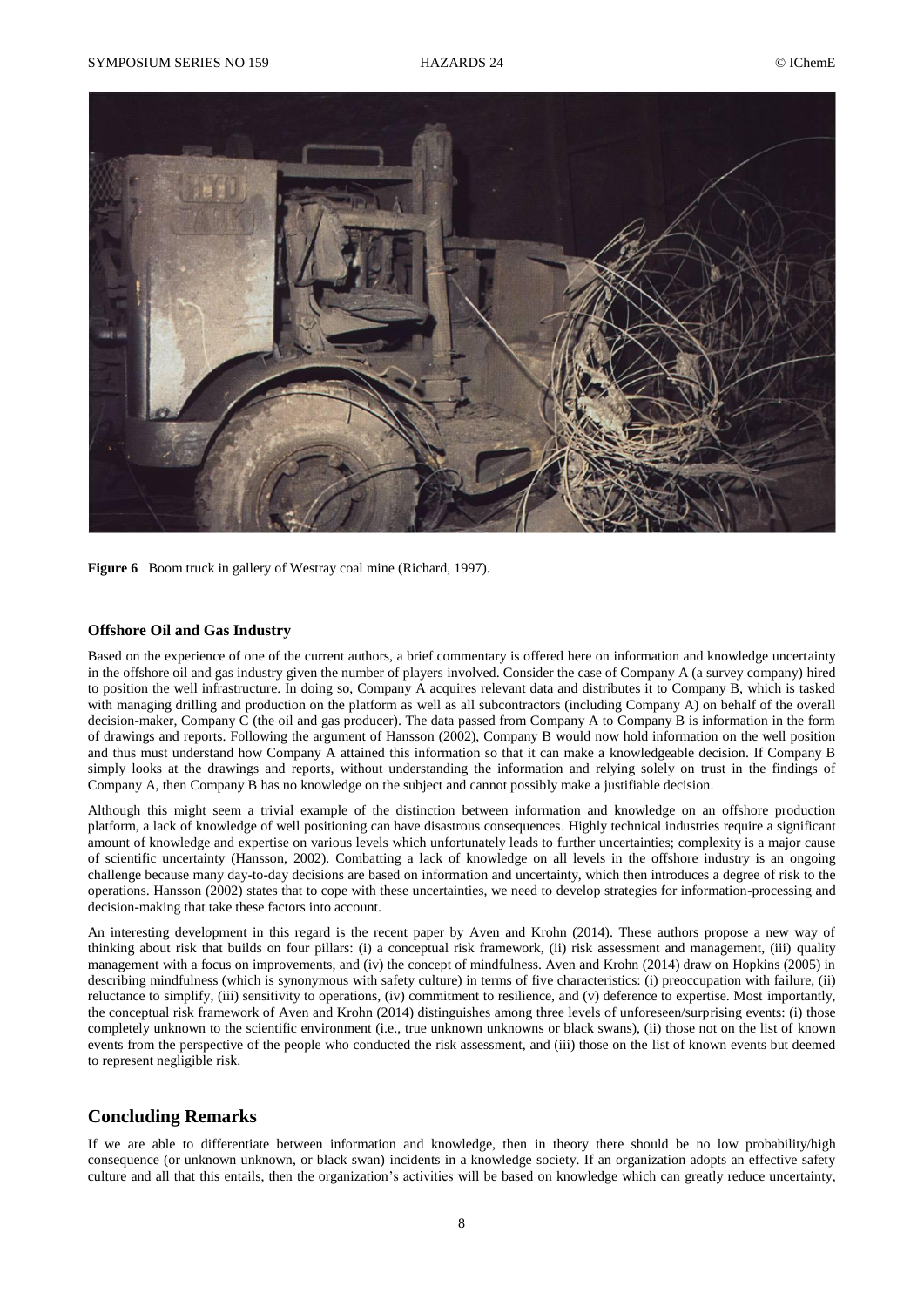which in turns reduces risk. By promoting safety culture considerations, we can also expect improvements in the safety management system, the creation of inherently safer designs, and more open and effective communication.

The literature suggests that many industry leaders agree that black swans are in fact predictable and that black swans to do not exist in a knowledge society. We must train employees to recognize warning signs before-the-fact; with adequate education, knowledge and tools, there is a greater possibility that these warning signs will not be ignored. We must re-evaluate the way we asses risk, and understand that decisions are often based on information and not knowledge. By educating employees, managers and leaders to become risk-aware at the individual level, we facilitate a knowledge society and ward off the ubiquitous black swan in terms of both the inappropriate use of the label and an unfortunate return to the notion that major process incidents are simply not predictable.

#### **Acknowledgements**

The authors gratefully acknowledge funding from the Province of Nova Scotia and the Natural Sciences and Engineering Research Council (NSERC) of Canada.

### **References**

Amyotte, P., 2013, An introduction to dust explosions. Understanding the myths and realities of dust explosions for a safer workplace, Elsevier/Butterworth-Heinemann, Waltham, MA.

Amyotte P.R., Chippett S. and Pegg M.J., 1988, Effects of turbulence on dust explosions, *Progress in Energy and Combustion Science*, 14: 293–310.

Amyotte, P.R., Margeson, A. and Khan, F.I., 2013, Warnings only work when they are heeded: preventing low probability/high consequence incidents, Keynote Lecture, 22nd Annual Conference of the Society for Risk Analysis-Europe, Trondheim, Norway.

Aven, T., 2013, On the meaning of a black swan in a risk context, *Safety Science*, 57: 44-51.

Aven, T. and Krohn, B.S., 2014, A new perspective on how to understand, assess and manage risk and the unforeseen, *Reliability Engineering and System Safety*, 121: 1-10.

Camerer, C. and Kunreuther, H., 1989, Decision processes for low probability events: policy implications, *Journal of Policy Analysis and Management*, 8: 565-592.

CCPS (Center for Chemical Process Safety), 2012, Recognizing catastrophic incident warning signs in the process industries, Wiley, New York, NY.

CSB (US Chemical Safety and Hazard Investigation Board), 2013, Interim investigation report, Chevron Richmond refinery fire, Washington, DC.

De Rademaeker, E., Fabiano, B. and Buratti, S.S., 2013, Forty years of loss prevention and safety promotion in the process industries, *Chemical Engineering Transactions*, 31: Editorial.

Exponent, 2012, Explosions, deflagrations & detonations, Exponent Engineering and Scientific Consulting.

Fung, D.T., 2013, Social license will trump technological advancements in the chemical industry of the future, *Canadian Chemical News*, 65(3): 13.

Gerstein, M., 2008, Flirting with disaster. Why accidents are rarely accidental, Union Square Press, New York, NY.

Gladwell, M., 2008, Outliers. The story of success, Little, Brown and Company, New York, NY.

Gowland, R., 2013, Uncovering the unknown, *The Chemical Engineer*, 861: 28-31.

Hansson, S.O., 2002, Uncertainties in the knowledge society, *International Social Science Journal*, 54: 39-46.

Heuer Jr., R.J., 1999, Psychology of intelligence analysis, Central Intelligence Agency, Washington, DC.

Hopkins, A., 2005, Safety, culture and risk, CCH Australia Limited, Sydney, Australia.

Hopkins, A., 2009(a), Failure to learn. The BP Texas City refinery disaster, CCH Australia Limited, Sydney, Australia.

Hopkins, A. (editor), (2009b), Learning from high reliability organizations, CCH Australia Limited, Sydney, Australia.

James, H., 2001, Detonations, TD5/039 Bootle, Health and Safety Executive, Bootle, UK.

Kahneman, D., 2011, Thinking, fast and slow, Farrar, Straus and Giroux, New York, NY.

Kletz, T., 2010, Lessons forgotten/TCE comment, *The Chemical Engineer*, 827: 2.

Kletz, T. and Amyotte, P., 2010, Process plants. A handbook for inherently safer design, 2<sup>nd</sup> edition, CRC Press, Taylor & Francis Group, Boca Raton, FL.

Makridas, S. and Taleb, N., 2009, Living in a world of low levels of predictability, *International Journal of Forecasting*, 25: 840- 844.

Mannan, S., 2013, Personal Communication.